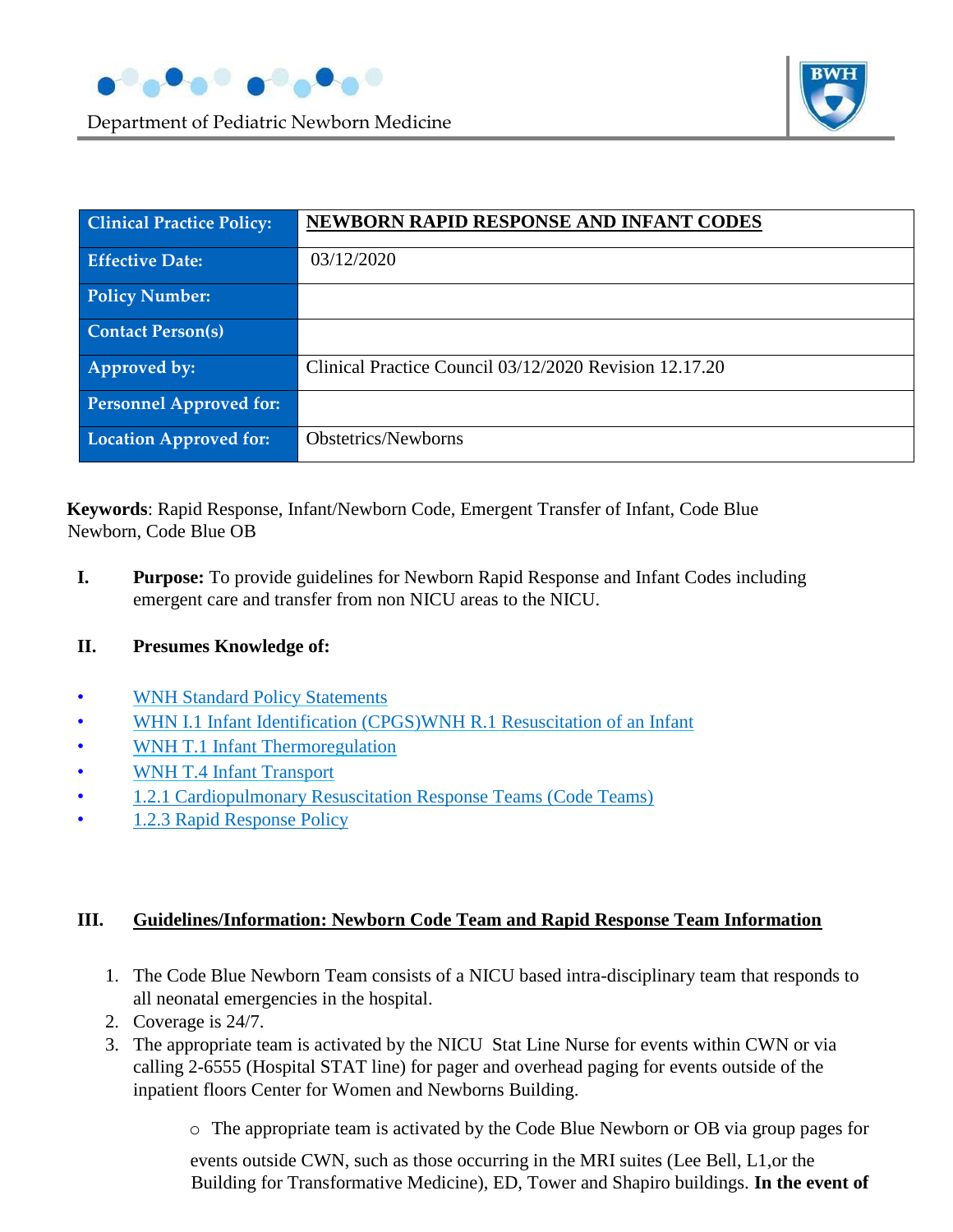



#### **a paging downtime or power failure, overhead pages will be used for calling and activating RRS and code teams as well as the STAT line NICU nurse utilizing voalte to communicate to the emergency team members.**

- 4. **Code Blue Newborn Team** includes: Neonatal Attending, neonatal fellow, pediatric resident, LIP, NICU Triage RN, NICU NIC, and registered respiratory therapist (RRT).
- 5. **Rapid Response Team 1** includes: NICU Triage RN, delivery room resident #1 (DR 1), RRT.
- 6. **Rapid Response Team 2** includes: NICU NIC, neonatal fellow, delivery room resident #2 (DR 2), RRT.
- 7. In the event of simultaneous emergencies, team 1 will be paged and dispatched first, and then Team 2 will be paged and dispatched.
- 8. In the event an infant is the subject of two (2) Rapid Response calls, strong consideration should be given to the following:
	- Transfer to NICU Triage for monitoring and evaluation by the attending neonatologist, if this has not yet occurred.
	- Low threshold for NICU admission if infant is being evaluated in NICU triage for the second time. If the decision is to NOT admit the infant, there should be a discussion regarding the plan between the NICU attending neonatologist and the baby's attending pediatrician.

9. All code equipment is to be brought to the infant requiring resuscitation outside of CWN 5, 6, 9, 10. For infants born precipitously on 8 south or births that occur in other areas of the hospital, the NICU team will transport the required equipment to the infant.

#### **IV. Suggested Roles and Responsibilities: Newborn Code and Newborn RRS:**

1. **CODE:** The neonatal attending physician will assume the role of code team leader. If needed, any additional Neonatal Resuscitation Program (NRP) credentialed clinician may assume the role of code team leader to organize the resuscitative efforts of the newborn.

2. **RRS:** The responding neonatal LIP will assume the role of RRS team leader and will assign individual roles for responding clinicians.

3. All clinicians are responsible for documenting assessment and interventions in the Newborn Code/ Rapid Response Narrators (nursing) or by documenting a Significant Event/RRS or Code Note (LIP/ Respiratory Therapy) in the electronic health record.

#### **V. Criteria for Infant Code Team or RRS Activation:**

#### 1. **Infant Code**

- Any need to start NRP
- Apnea-Persistent requiring PPV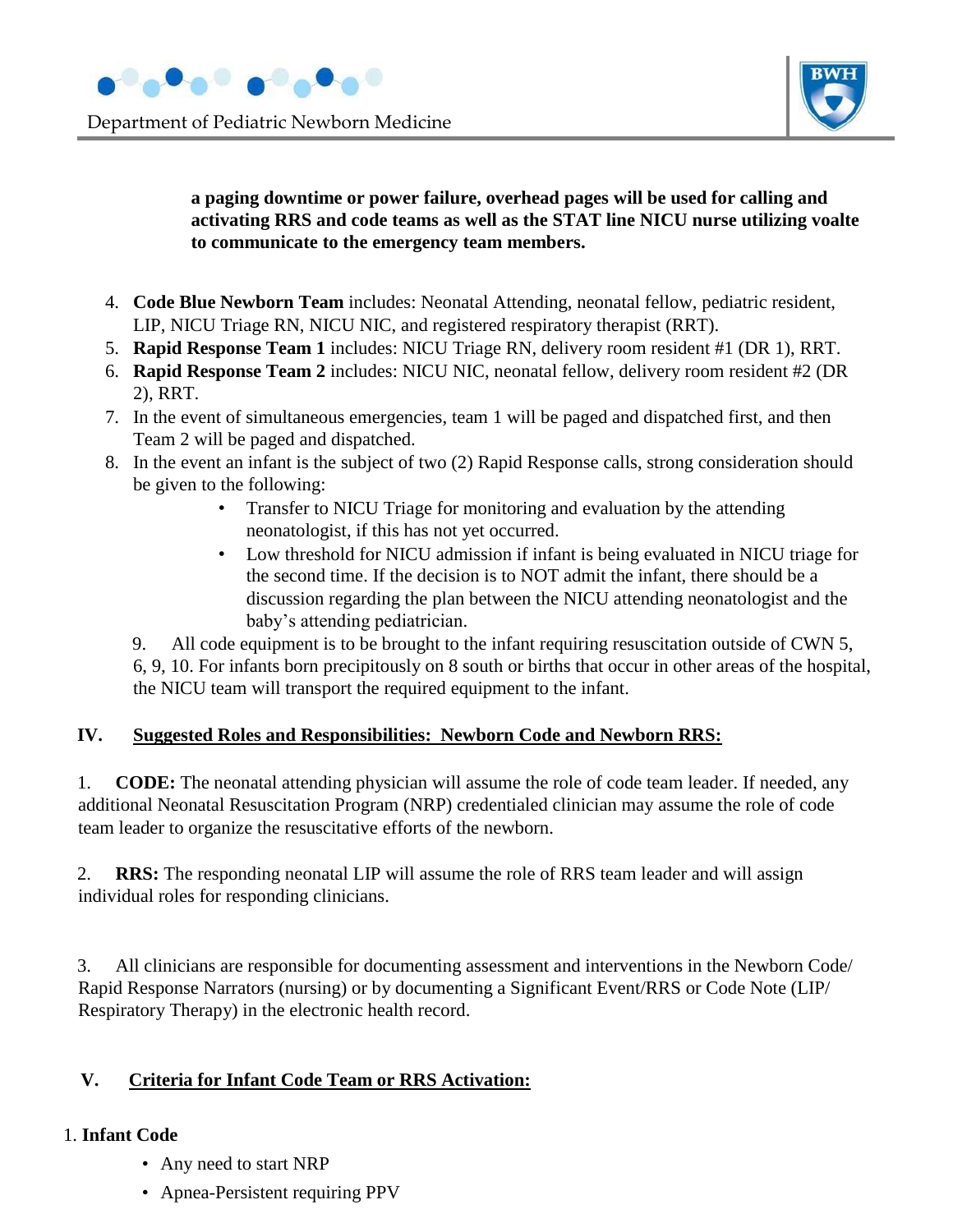

Department of Pediatric Newborn Medicine



- Bradycardia (HR Persistently < 80 bpm)
- Central cyanosis
- Cyanosis (Circumoral, unresponsive to BBO2)
- Floppy Baby (Absent tone/lack of resp effort = stunned infant requiring resuscitation)
- Persistent oxygen saturation less than 85% (>10 mins of life)
- Seizure like activity

#### 2. **Newborn Rapid Response**

- Respiratory:
	- $RR > 70$
	- O2 Sat 85-89% (>10 mins of life and requiring Oxygen)
	- Grunting/Flaring/Retracting
	- Neurologic:
		- Acute Change/Lethargy
		- Decreased/abnormal tone
	- Cardiovascular:
		- HR persistently > 210
	- Other:
		- Any Fall/Drop Event
		- Initial Presentation after home birth
		- Uncontrolled bleeding
		- Unexplained pain
		- Unresolved parental concern
		- Any Staff member concern

#### **VI. How to Activate an Infant Code or Newborn RRS in WBN/PP/CLB/Antenatal(see Addendum I)**

#### 1. Newborn Nursery (CWN 9 & 10):

- a. For a **Rapid Response**: Please press the "staff assist" button in the nursery to initiate a local response from colleagues on your floor. Once an additional staff member arrives, please use the NICU STAT Red phone located in each Nursery (direct line to the NICU) to relay to the Stat RN the rapid response information using the G.I.R.L acronym.
- b. For a **Code Blue Newborn:** Please press the Code Blue NB button in the nursery. This will send an automatic page to the newborn code team and does not require an additional phone call to the STAT RN. A local team member should be ready to inform the newborn code team upon arrival of the details pertaining to the code.
- 2. Center for Labor and Birth (CLB) dial x31164 (direct line to the NICU).
- 3. Antenatal dial x31164(direct to the NICU stat line) for precipitous birth situations.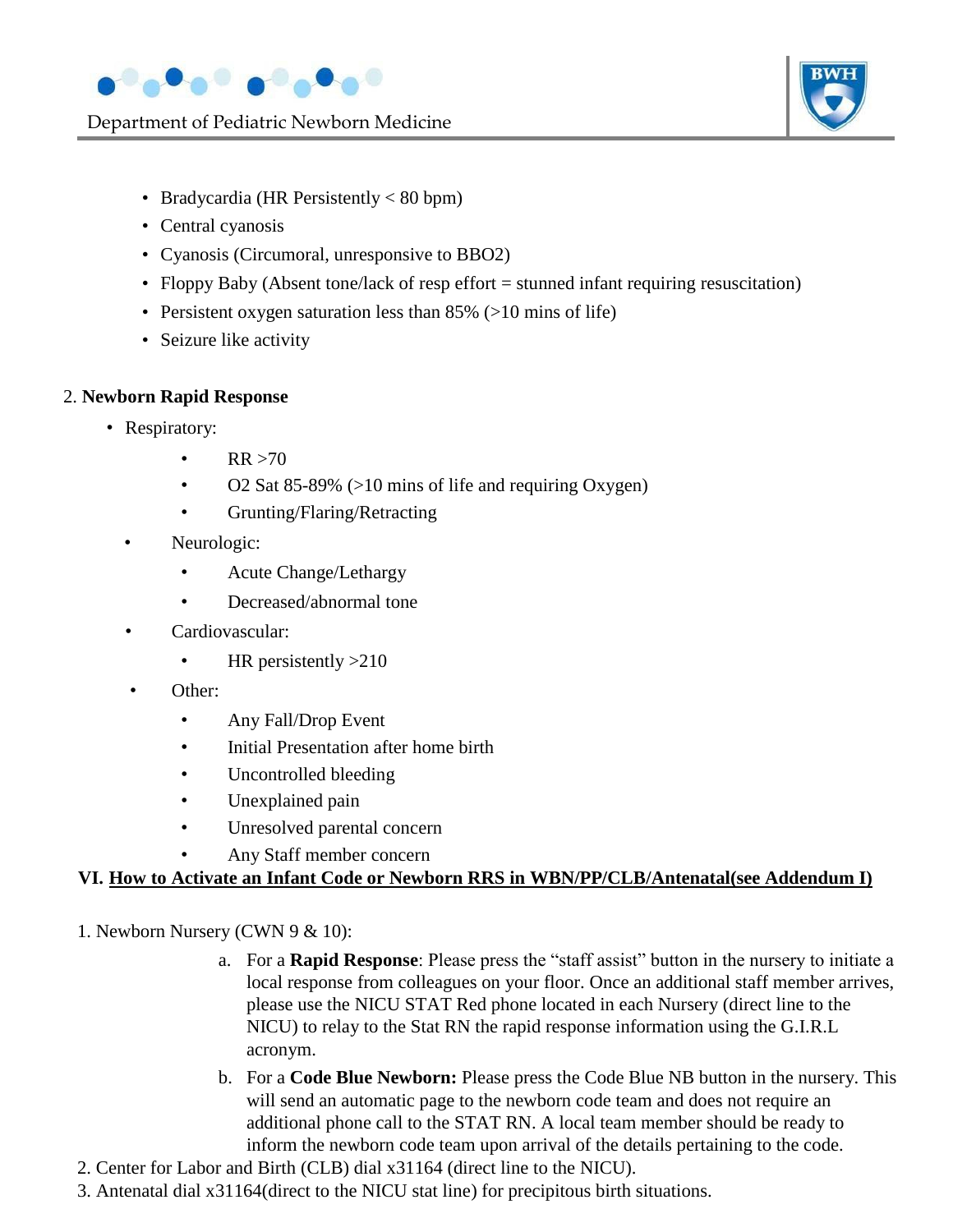

Department of Pediatric Newborn Medicine



- a. All infant resuscitation equipment is to be brought and set up outside of the mothers room by the NICU team. The warmer set up with a neopuff and gases is the most important, followed by the code cart if needed.
- 4. Any staff member calling the NICU stat line must use the G.I.R.L acronym to state the following:
	- a. Gestational Age of the Infant
	- b. Indication for Call (Reason for impending birth or Rapid Response/Code)
	- c. Relevant Information for NICU team (if any)
	- d. Location

#### **VII. How to Activate an Infant Code for an admitted patient outside of CWN (see Addendum II)**

- 1. Call **2-6555**
- 2. Ask for a **Code Blue Newborn**
- 3. Any staff member calling a Code Blue Newborn must state the following:
	- a. Request Code Blue Newborn (inpatient newborn)

Provide detailed location – building, floor, dept/pod, room

Communication with Parents: NICU Code/Rapid Response team will update parents concerning the events for their infant

#### **VIII. Code Blue Elevator Pass Information**

- 1. NICU Triage RN, Attending Triage MD, RRT and NICU UC's front desk have Code Blue Elevator Passes for use in responding to code situations.
- 2. To use the Code Blue Elevator Pass:
	- a. Swipe Code Blue Elevator Pass in card reader or scan Code Blue Elevator Pass at elevator and push up or down button.
	- b. Once elevator arrives, ask any visitors or other hospital staff to vacate.
	- c. Once inside the elevator, swipe Code Blue Elevator Pass in card reader or scan Code Blue Elevator Pass.
	- d. **Press and hold "Door close" button and floor number button until elevator door shuts**.
	- e. Use same directions for returning to NICU with an infant.
- 3. **Equipment:** Code Blue Elevator Pass

#### **IX. Procedure:**

**1. WBN/CLB:**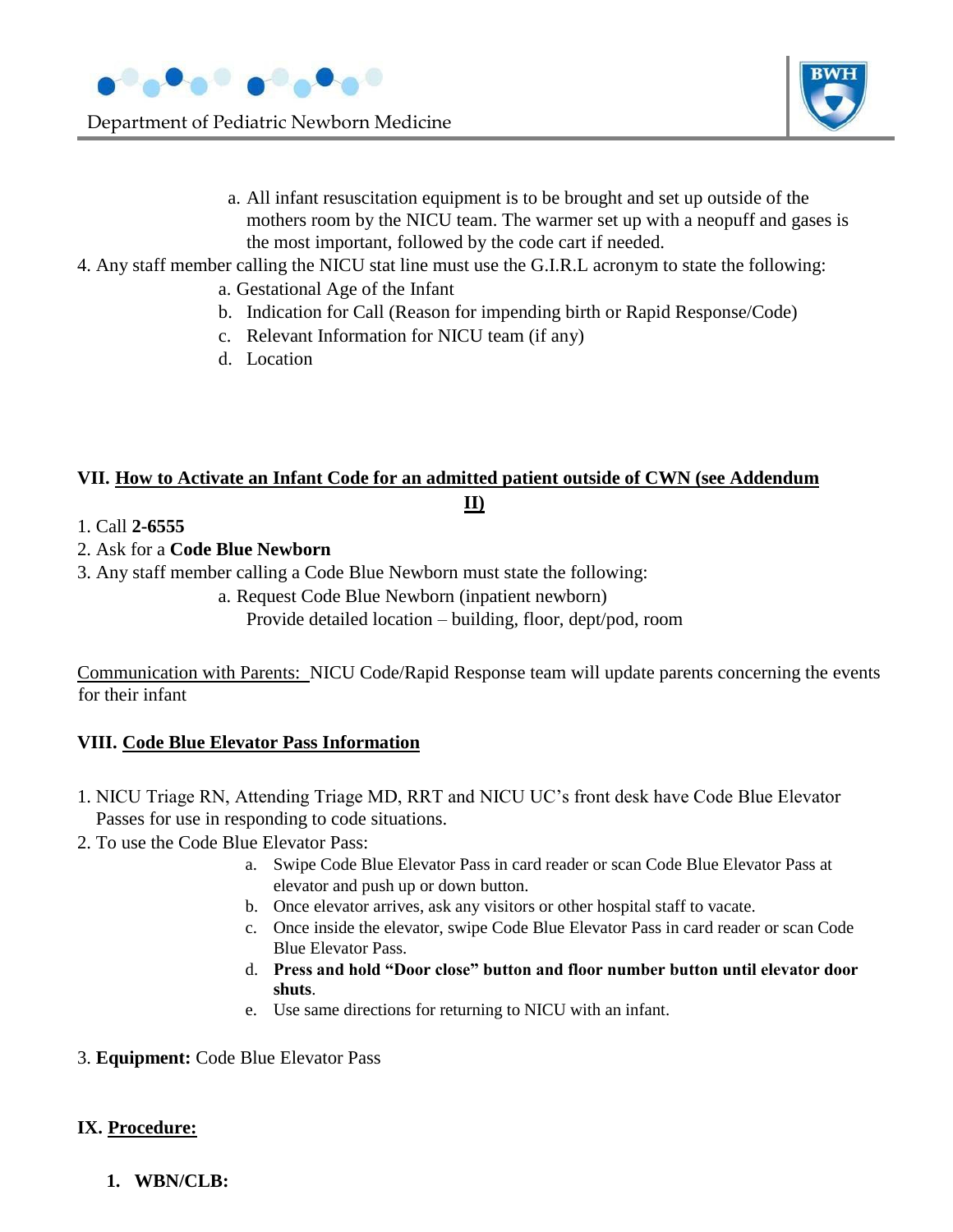

Department of Pediatric Newborn Medicine



Call for help by using NICU stat line x31164 or use red phone (WBN only) for code or rapid response situation. Well newborn nurseries can press their Code Blue NB button to elicit an automatic page to the code team and does not require a phone call.

- **In the event of a power failure, call x2-6555 to have code or RRS overhead paged** o All procedural actions occur simultaneously as appropriate NICU personnel become available.
	- o The CLB/PP nurse is the first responder in these situations. The NICU team responds

immediately for codes and within 10 minutes for rapid response calls.

- **2. WBN**: Bring infant to nursery (if not already in nursery).
- **3. MRI Suites:** 
	- The MRI technician will stop the scan and be responsible for calling for help using the hospital code line (2-6555) and requesting a Code Blue Newborn.
	- The nurse that accompanied the infant from the NICU will be responsible for moving the baby to the designated resuscitation area outside the magnet.
	- The MRI staff will be responsible for the NICU resuscitation team gaining access to the resuscitation area.
	- **NOTE THE MRI MAGNET IS ALWAYS ON. For patient and staff safety no resuscitation will occur in the magnet. The resuscitation team will NOT enter the magnet. The MRI technician will monitor for MRI safety.**
- **4.** All areas:
	- Place infant on warming table when available.
	- Apply O2 saturation probe.
- **5.** At the same time, first responder nurse (or designee): delegate another nurse to communicate with and update family.
- **6. Assess infant's status using NRP guidelines:** 
	- If infant is not breathing: clear airway as needed and give positive pressure ventilation (PPV) and consider supplemental oxygen to achieve target saturation limits.
	- If infant is breathing but remains dusky in color: provide blow by O2, which requires an increase on the wall blender to ensure oxygen is being provided not just room air. o Tactile stimulation may be tried two times.
		- WBN uses self-inflating bags with flow inflating bags available for NICU responding clinicians.
		- CLB uses flow inflating bags
		- MRI suites use flow inflating bags.
		- Flow inflating bags can be found in all Neonatal code carts.
- **7.** Evaluate HR and start compressions if HR<60 after 30 seconds of effective PPV with 100% O2.
	- Effective PPV is defined by bilateral breath sounds and rise in chest movement.
- **8.** Give report to NICU team responding to call.
- **9.** Transfer to NICU.
- **10. NICU/PP:** Notify private pediatrician about situation and transfer to NICU.

Document assessment and interventions in the Newborn Code/ Rapid Response Narrators in the electronic health record. LIP/ Respiratory Therapists should write a detailed Significant Event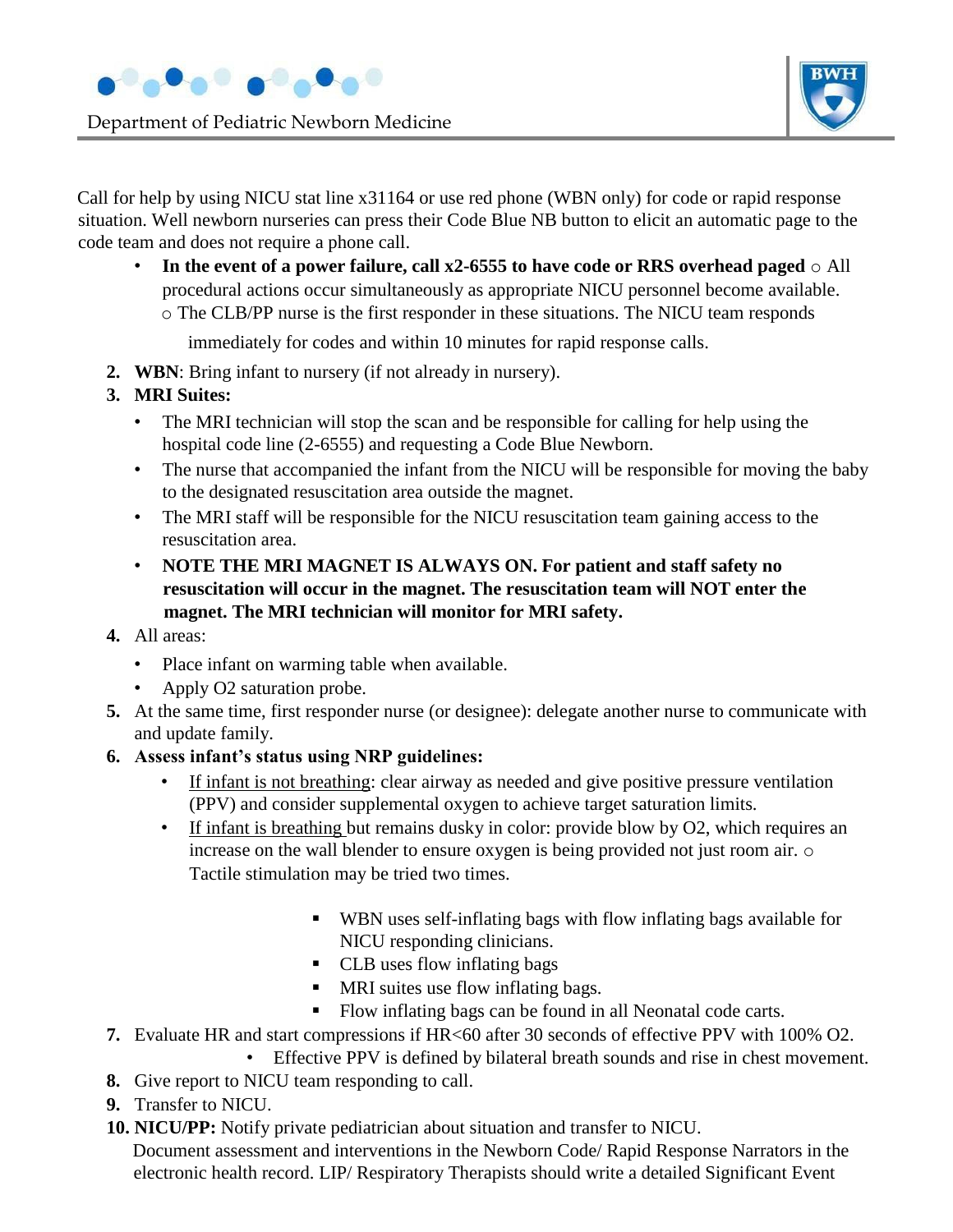



Department of Pediatric Newborn Medicine note or Code/RRS progress note. The time/date

stamp on the note should ideally be adjusted to fall between the Code/RRS start and end times as indicated in the Code /RRS Narrator.

#### **REFERENCES:**

- 1. American Academy of Pediatrics & American College of Obstetricians and Gynecologists. (2012). Guidelines for Perinatal Care ( $7<sup>th</sup>$  ed.). Ch 8, Care of the Newborn, pp 266-276, 280-284. Washington, DC: Author.
- 2. American Heart Association and American Academy of Pediatrics. Handbook for Neonatal Resuscitation Textbook, 7th ed. 2016. Lessons 1-6. Washington, DC: AHA/AAP.
- 3. Donn, S. M. & Sinha, S. K. Manual of Neonatal Respiratory Care 2012. 3<sup>rd</sup> ed. Ch 13 Neonatal Resuscitation, pp. 121-127. New York: Springer.
- 4. Gardner, S.L, Carter, B.S., Enzman-Hines, M., & Hernandez, J.A. (Eds.). 8<sup>th</sup> ed., 2016, Merenstein & Gardner's Handbook of Neonatal Intensive Care. Niemeyer, S. et al, Ch 4, Delivery room Care, pp. 47-70; Hernandez, J. A. Ch. 5, Initial Nursery Care, pp. 71-104. Elsevier: St. Louis.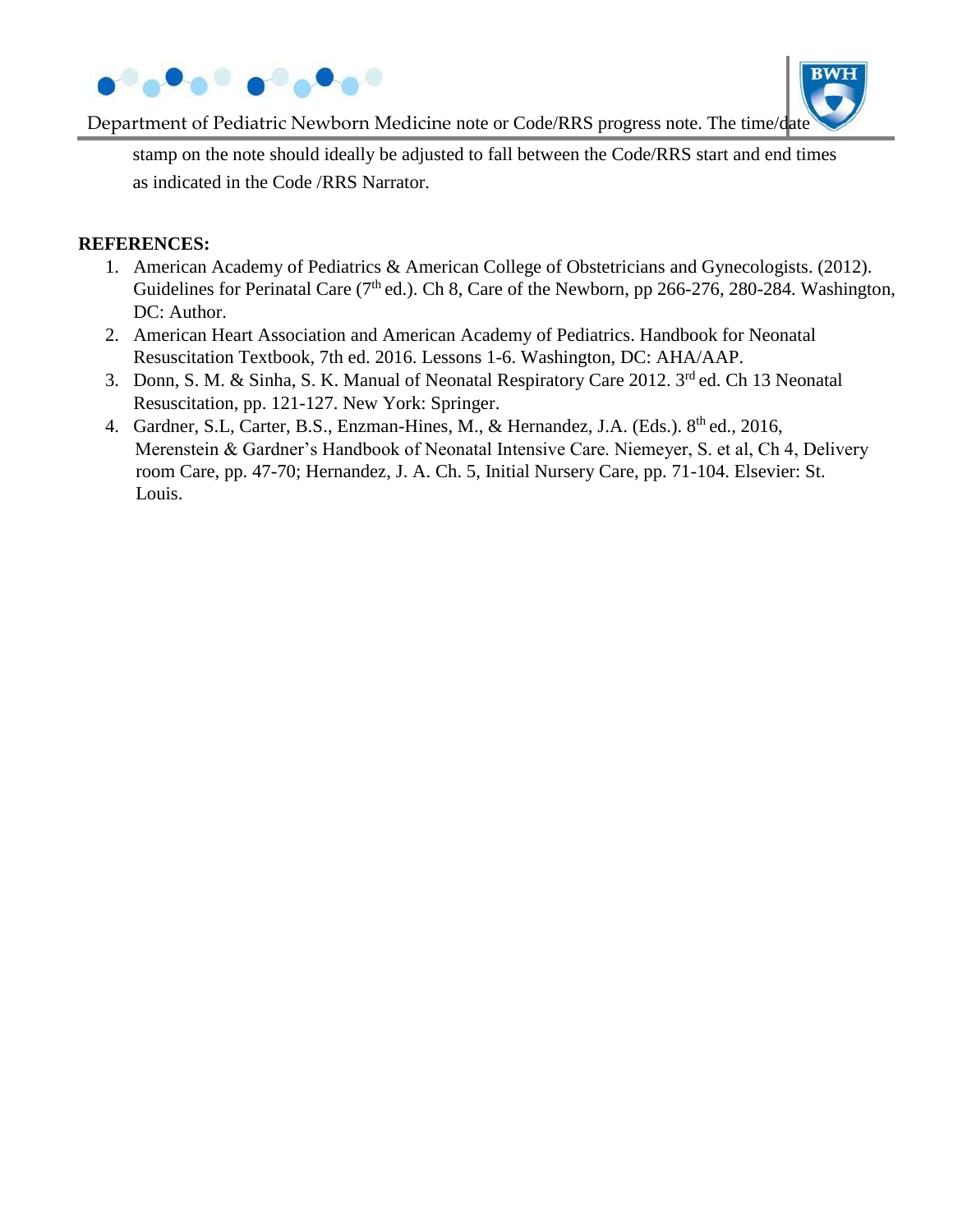



#### **Addendum I:**

### **Post- Delivery & Newborn Nursery Calls** CALL 31164 or use the Red Phone for Newborn Emergency and use G.I.R.L.



**Gestational Age** 

Indication and Relevant Information



Location: (e.g. Labor room 4, CWN 9 Nursery)

## **Newborn Code Blue**

"Run to event"

- . Any need to start NRP
- Apnea-Persistent requiring PPV
- Bradycardia (HR Persistently < 80 bpm)
- Central cyanosis
- · Cyanosis (Circumoral, unresponsive to BBO2)
- Floppy Baby (Absent tone/lack of resp effort= stunned infant requiring resuscitation)
- Persistent oxygen saturation less than 85% (>10 mins of life)
- · Seizure like activity

**Newborn Rapid Response** 

"Walk to event"

Other:

- Respiratory:
- $\cdot$  RR >70
- 02 Sat 85 89% (> 10 mins of life)
- **•** Grunting/Flaring/Retracting

#### Neurologic

- Acute change/lethargy
- Decreased/abnormal tone

Cardiovascular

• HR Persistently >210

#### • Any Fall/ Drop event

- · Initial presentation after home birth
- · Uncontrolled bleeding
- · Unexplained pain
- · Unresolved Parental concern
- Any Staff Member concern

## **CALL 31164 or use the Red Phone**

#### **Communication to Primary Pediatrics team after Newborn Code Blue or Rapid Response:**

- RRS or Code Team documents findings in Newborn's chart, including plan and disposition of newborn.
- NICU team communicates plan to private pediatrician as well as CLB/WBN/PP staff.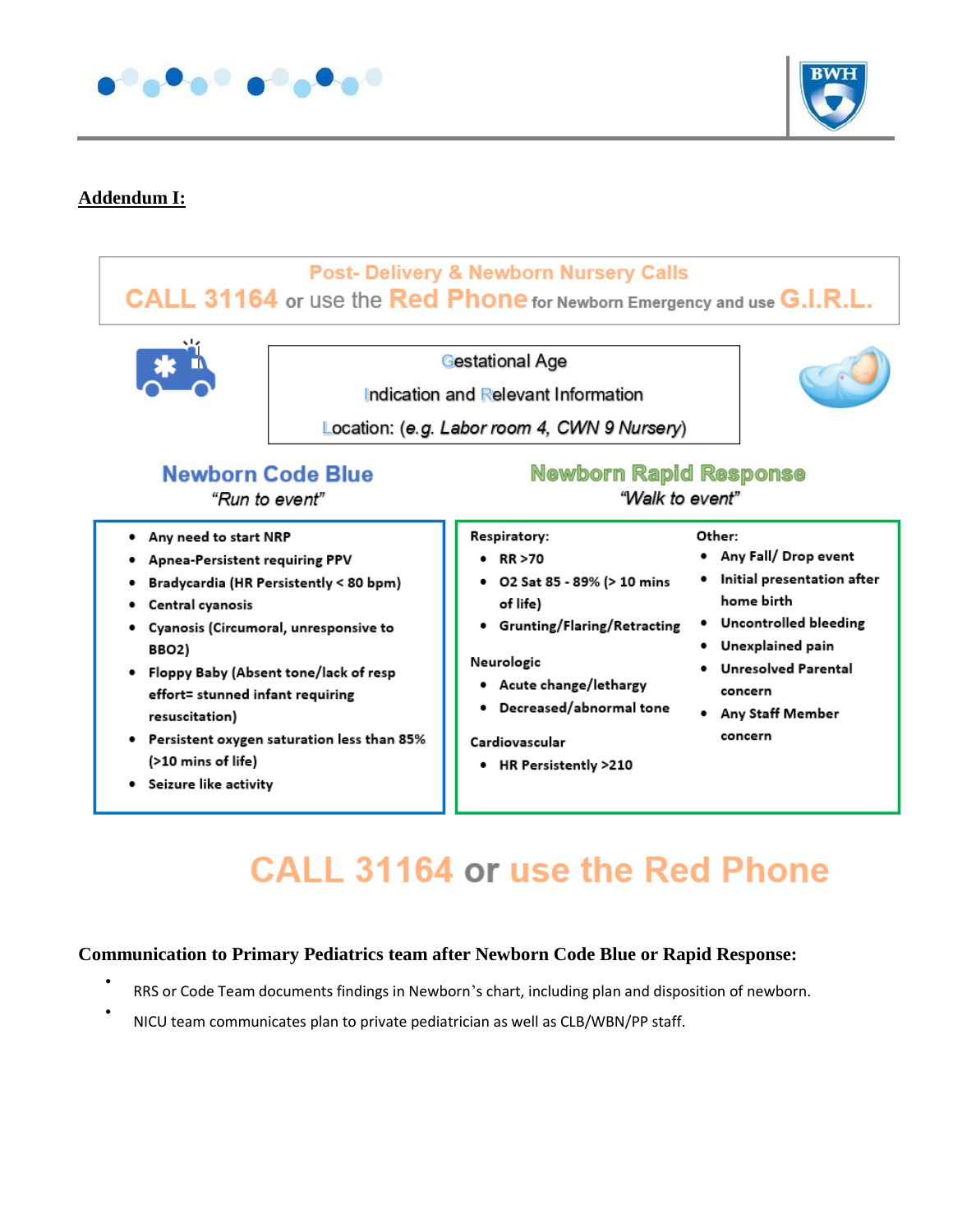



#### **Addendum II:**

**\*This also applies to any MRI performed at the Building for Transformative Medicine (BTM)**

**Newborn Symptom Evaluation and Communication** Algorithm within the MRI suites (Lee Bell or L1)